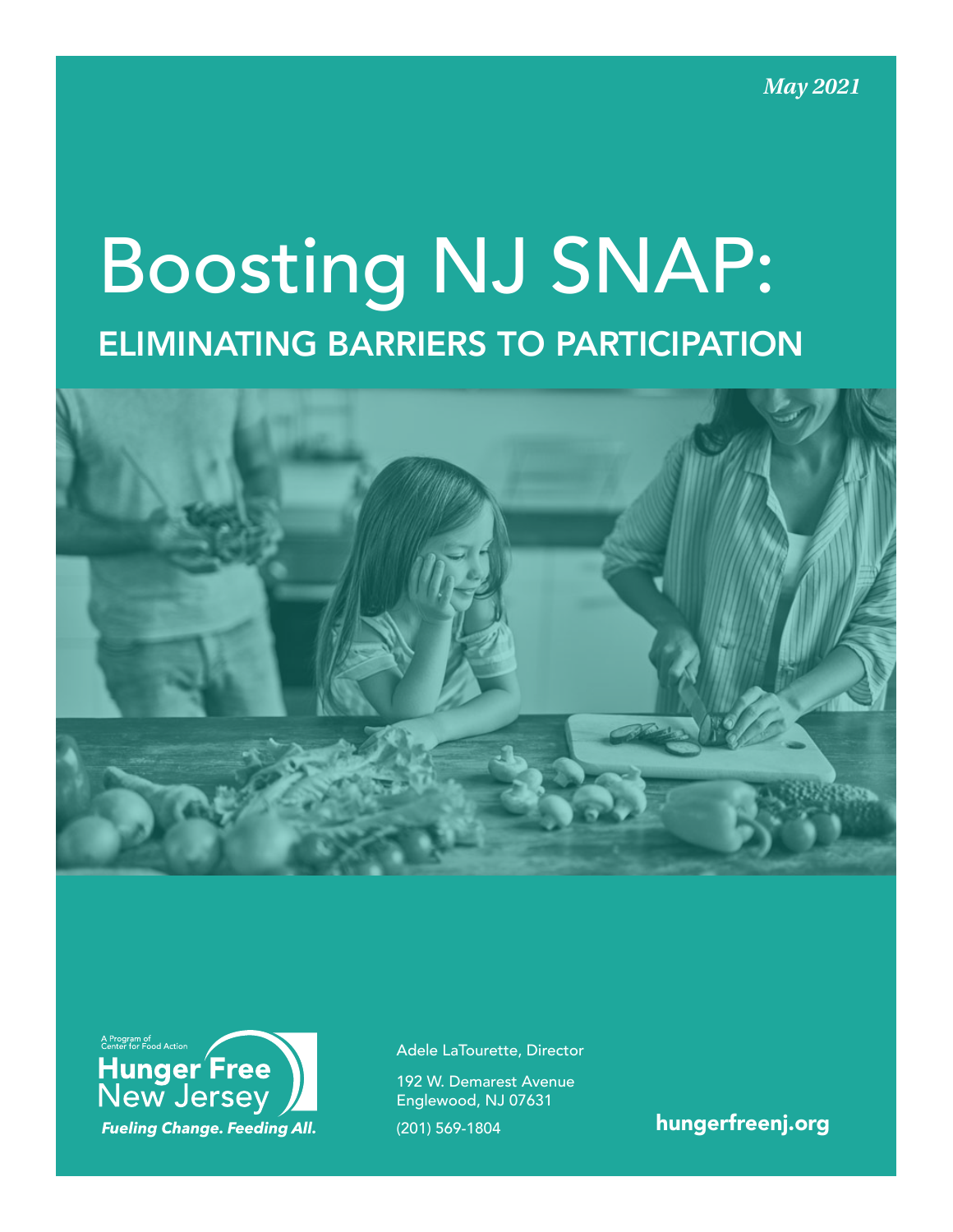## ACKNOWLEDGMENTS

Our sincere thanks go to the Food Research & Action Center and The Food Trust, which provided technical assistance, and to the Robert Wood Johnson Foundation for its generous support.





We are also grateful to the New Jersey Department of Human Services for its assistance in providing information for this report, participating in the SNAP Summits and for its ongoing efforts to help New Jersey's most vulnerable residents. We also appreciate all the organizations, listed later in this report, who provided input through SNAP Summits and other means.

Special thanks to Jennifer Shukaitis, MPH, Assistant Professor, Department of Family & Community Health Sciences, Rutgers Cooperative Extension, and Cara L. Cuite, Ph.D., Assistant Professor/Extension Specialist, Rutgers Cooperative Extension, for lending their research expertise to this project.

Hunger Free New Jersey works to change policy and practice to ensure every New Jersey resident has healthy food to eat, every single day. Using a strategic combination of state and federal advocacy and local grassroot activism, Hunger Free New Jersey advances a comprehensive approach to solving hunger. HFNJ is a program of the Center for Food Action.





*CONNECT WITH US!*  @hungerfreenj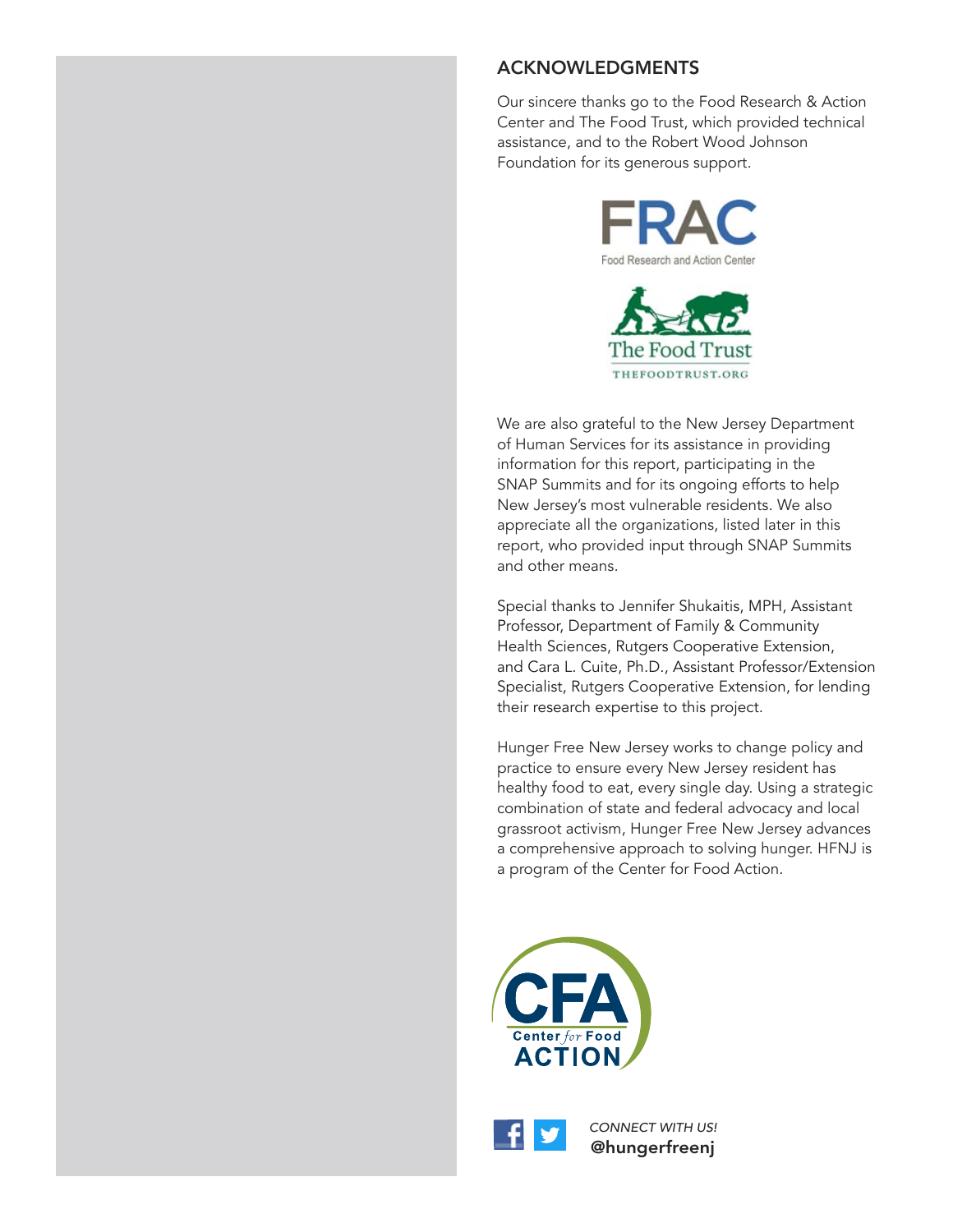<span id="page-2-0"></span>

# Introduction

The Supplemental Nutrition Assistance Program (SNAP) is a critical resource that supports the food security, health and economic well-being of New Jersey residents. SNAP is the nation's first line of defense against hunger and pumps roughly one billion dollars into New Jersey's local economies each year. SNAP helps hundreds of thousands of the state's low-income workers, children, older adults and people with disabilities purchase food from grocery stores and other retail food outlets.

Many households receiving SNAP benefits have at least one working family member and almost all are barely scraping by as a result of inadequate wages or income.<sup>1</sup> Among the elderly and disabled, many subsist on meager incomes that can force the unthinkable choice between food and medicine, worsening health problems and increasing medical expenses.

# SNAP Responds to Economic Downturns, Contributes to NJ Economy

The number of people relying on SNAP rises during economic downturns and falls when the economy improves. After unemployment insurance, SNAP historically has been the most responsive federal aid in assisting families and communities when the economy sours.

SNAP serves as a critical safety net, strengthening children, families, workers, elderly and communities across the state, while serving as an important boost to the economy during a recession. Multiple reports have found positive associations between SNAP and long-term health, educational and economic outcomes.<sup>2</sup>

Federally funded SNAP benefits alleviate food insecurity, while bringing a vital economic boost to the state. Estimates indicate that every \$1 of SNAP benefits can generate between \$1.50 and \$1.80 in economic activity during a downturn.<sup>3</sup>

In 2019, SNAP distributed \$953.6 million in benefits to New Jersey residents, who use that money to buy food in grocery stores and other retail establishments. During FY 2020, 5,747 authorized SNAP retailers in New Jersey redeemed more than \$1.5 billion in SNAP benefits[.4](#page-18-0)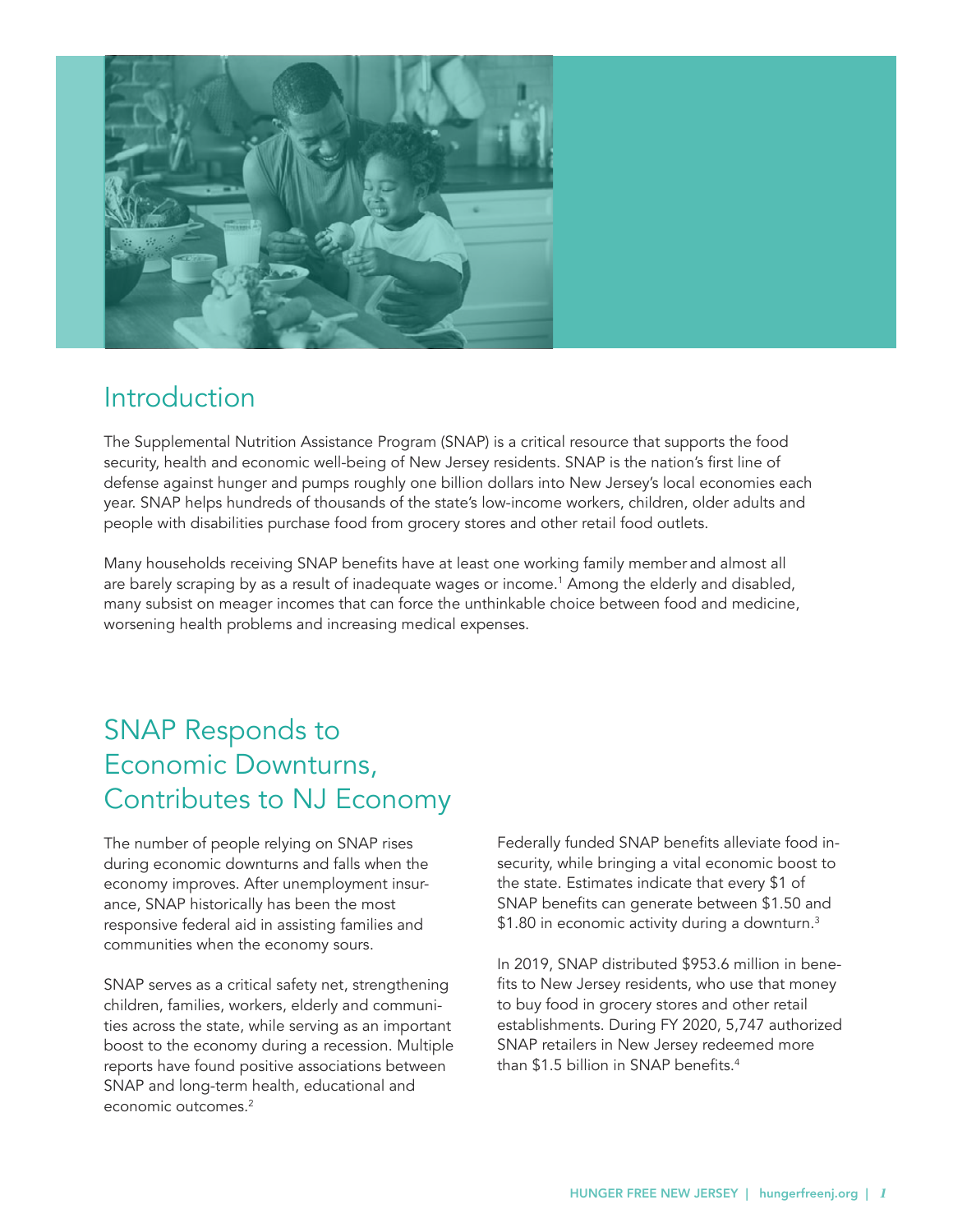# SNAP Enrollment Climbs, Benefits Boosted During Pandemic

The number of New Jersey residents receiving SNAP rose 23% from February 2020 to January 2021, the most recent data available. In January 2021, 815,000 New Jersey residents, including more than 360,000 children, received SNAP. This increase was likely spurred by:

- $\blacksquare$  An increase in the number of eligible people due to COVID-related job loss or reduction in hours,
- $\blacksquare$  Relaxation of federal rules to make it easier for people to apply during the pandemic, and
- A boost in monthly SNAP benefits.

# New Jersey aggressively pursued and received all available federal waivers. This included:

- $\blacksquare$  Extending certification periods and waiving period reporting requirements of income or other changes between recertifications.
- **n** Eliminating telephone and in-person interviews before being approved for SNAP,
- $\blacksquare$  Allowing telephonic signatures on applications, and
- $\blacksquare$  Increasing monthly benefit amounts, which totaled \$700 million from March 2020 to May 2021.

Congress also took action to allow more college students to qualify.

These smart policies should be continued after the pandemic subsides, giving people easier access to this critical nutrition assistance. For these changes, Congressional or federal action would be required.

HFNJ would like to acknowledge the significant challenges that the New Jersey Department of Human Services (DHS) faced during the pandemic, including implementing changes in benefits and Pandemic EBT and thank them for their dedication and hard work during these difficult times.



# Pandemic Boosts SNAP Benefits

Since the federal government enacted a COVID-19 relief package in March 2020, the New Jersey Department of Human Services has provided SNAP households with maximum monthly SNAP benefits for households of their size. United States Department of Agriculture (USDA) approves these SNAP Emergency Assistance payments for a state as long as the federal government and the state have issued and maintain public health emergency declarations. In April 2021, USDA clarified that such SNAP Emergency Assistance payments also increased benefits for SNAP households already at the maximum benefit level.

Starting in January 2021, pursuant to separate federal relief, New Jersey increased SNAP benefits by 15%. That increase is independent of monthly SNAP supplements and will be given to every SNAP household, meaning all NJ SNAP recipients will receive a minimum 15% increase, depending on their household size and income at least through September 30, 2021.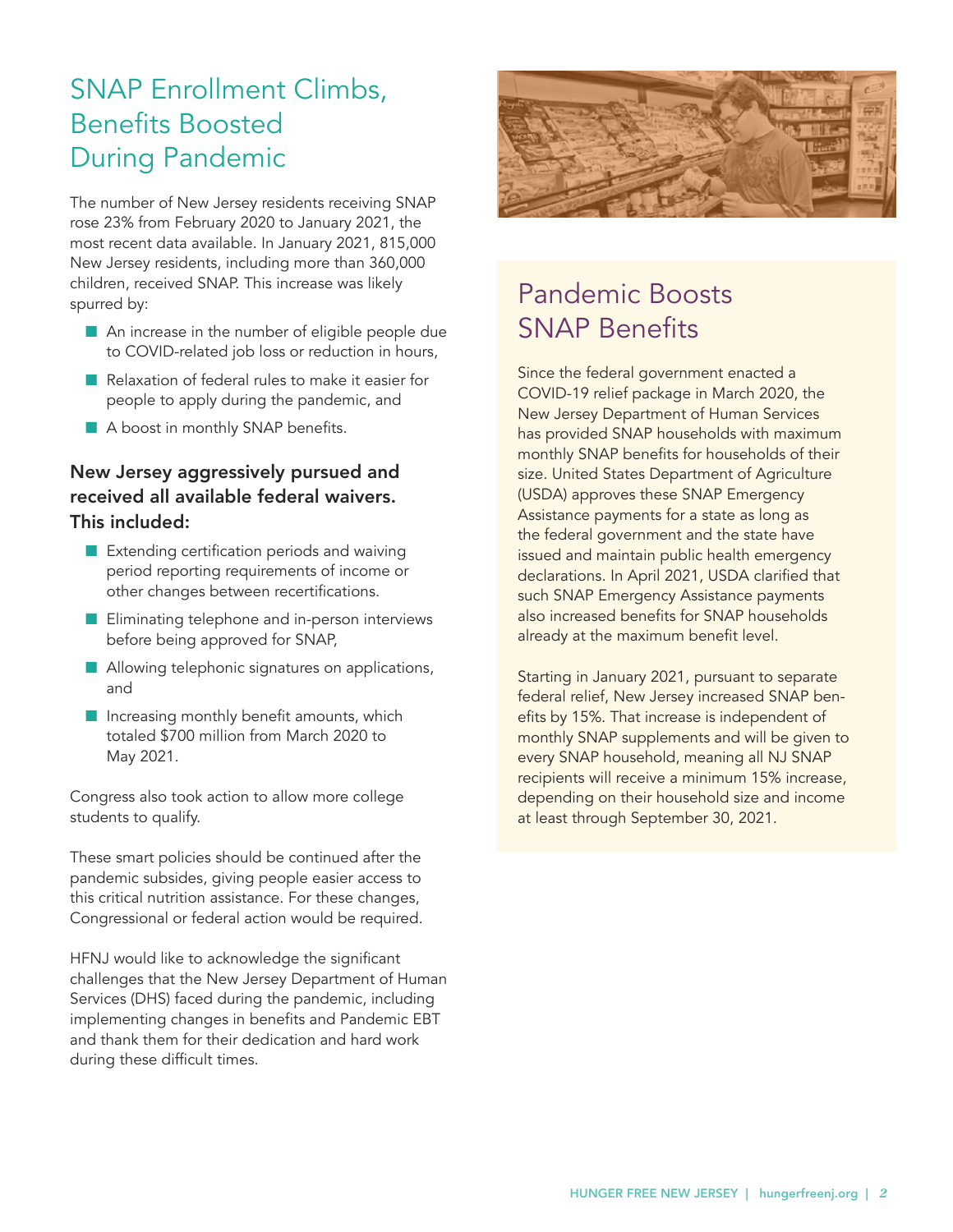# Bridging the SNAP Gaps

In January 2020, Hunger Free New Jersey (HFNJ) released a report that found SNAP was not reaching at least 300,000 low-income New Jersey residents. The net gain in participation from February 2020 to January 2021 was just over 154,000, suggesting that, while we have made progress, New Jersey still is not reaching all who could benefit from SNAP.

New Jersey, like other states, has an opportunity to build on this recent expansion and strengthen SNAP so that it reaches all people who need this assistance.

In 2020, Hunger Free New Jersey (HFNJ) launched a statewide project to better understand the barriers to SNAP participation and identify strategies to reach more SNAP-eligible people across the state. HFNJ partnered with the Food Research & Action Center and The Food Trust, with support from the Robert Wood Johnson Foundation, to survey SNAP participants and those likely eligible for SNAP and to convene SNAP's many stakeholders in New Jersey. The goal was to identify challenges and workable solutions. This report details the findings of that research and the recommendations identified by stakeholders over the course of the project. (See list of stakeholders in Appendix A).

# How SNAP works in NJ

SNAP is a shared federal/state partnership. Benefits are funded 100% by the federal government. Administrative expenses are shared between USDA and states and counties. Unlike a block grant program, SNAP's federal structure allows it to respond to changes in need, whether due to economic downturns or natural disasters.

Federal eligibility rules provide income and resource limits on SNAP eligibility, but allow states to apply for a variety of options and waivers to vary those rules. With regard to income limits, applicants' net incomes must be no higher than 100% of the federal poverty line. Most households also face asset limits and a gross income test (130% of the poverty line unless the state opts for a higher limit).

In New Jersey, the SNAP gross income test is 185% of poverty, which allows the state to screen more applicants and determine whether their expenses for other basics like shelter and child

care render their net incomes low enough to qualify them for SNAP benefits.

New Jersey is a county-administered and statesupervised SNAP state. The New Jersey Department of Human Services (DHS) is the administering agency and county human services agencies operate the program for their respective geographies.

The USDA's Food and Nutrition Service (FNS) Mid-Atlantic Regional Office provides oversight and guidance to New Jersey and other states in the region. The USDA also provides funds to states for conducting SNAP outreach and application assistance on a 50/50 federal/state reimbursement basis, implementing SNAP Education, known as SNAP-Ed and offering SNAP Employment and Training, also known as SNAP E&T, also on a 50/50 federal/state reimbursement basis as well as through a limited 100% federal allocation.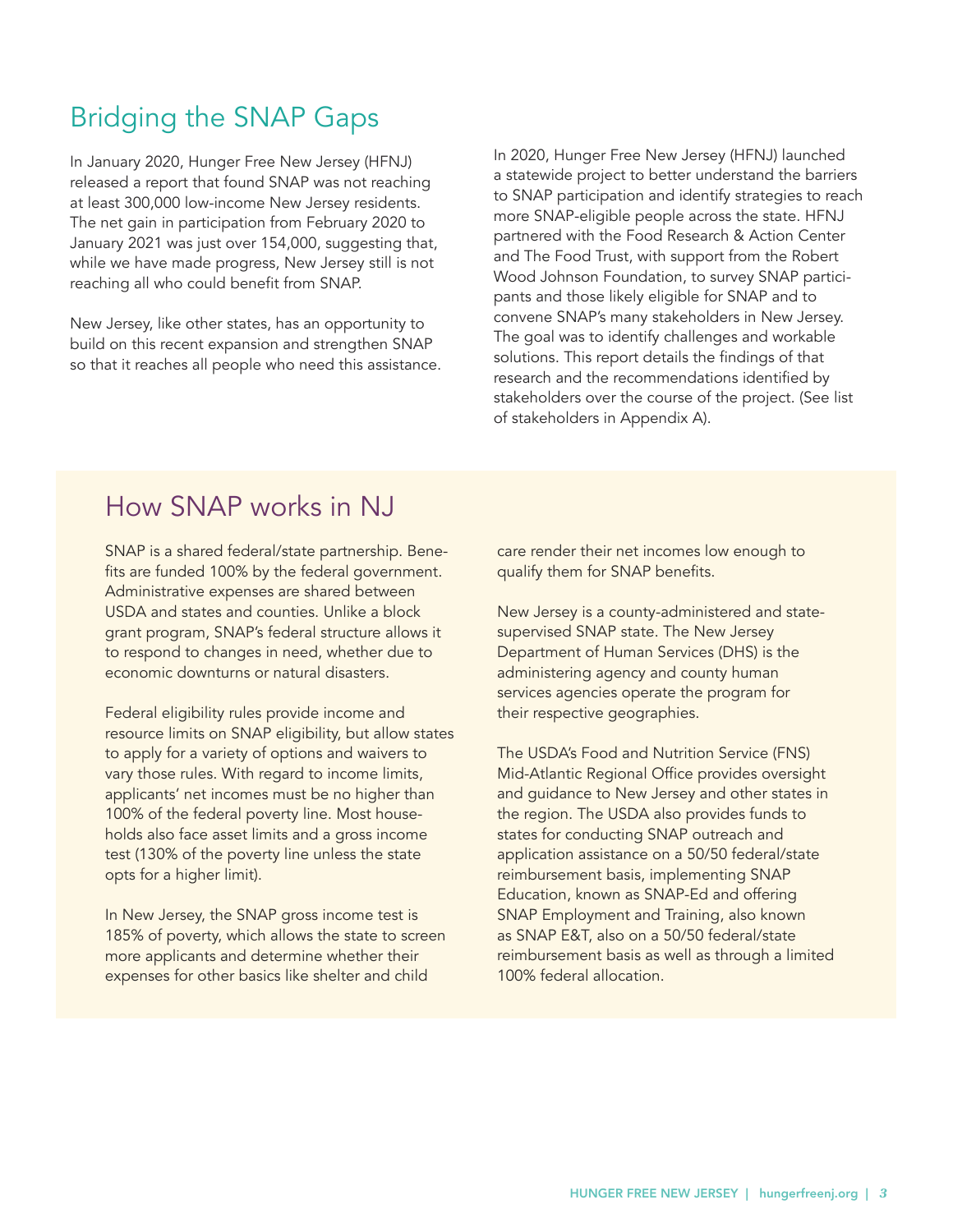# Summary of Recommendations

The research generated concrete recommendations to improve NJ SNAP participation. The recommendations fall into several broad categories:

- 1 Streamline the application process by reducing paperwork required from applicants and updating the online application system to be user-friendly.
- 2 Expand community outreach to educate the public about the program and assist more potentially eligible residents in completing the application process, with a focus on college students, older adults, immigrants and the newly unemployed.
- **3** Examine the level of customer service provided at county Boards of Social Services to identify challenges and solutions at the county level.

# Background

To better understand participation barriers and identify solutions, HFNJ and its partners:

- Surveyed current SNAP recipients through Propel's Fresh EBT, an app that SNAP recipients can use to manage their benefits,
- $\blacksquare$  Held a series of virtual meetings with a broad range of stakeholders, and
- $\blacksquare$  Surveyed potentially eligible residents who are not receiving SNAP or are no longer receiving SNAP.

# NJ SNAP Recipients Cite Phone Delays, Difficulty with Online Application as Barriers to Participation

HFNJ administered an electronic survey to current New Jersey SNAP recipients between July 28 and August 14, 2020, with 510 New Jersey residents completing the survey. All were users of Propel's Fresh EBT app. The purpose of the survey was to obtain the opinions of SNAP users about their experience applying for and using SNAP benefits.

HFNJ acknowledges that this is not a representative sample but believes the results can help guide improvements and inform future research. It is also likely that many of these respondents are more technologically savvy, which may also influence the results.

The ethnic and racial breakdown of survey participants was fairly evenly split among black, white and Hispanic residents. The largest proportion of respondents were between 30 and 39 years of age. The following charts show the racial and age breakdown of respondents.

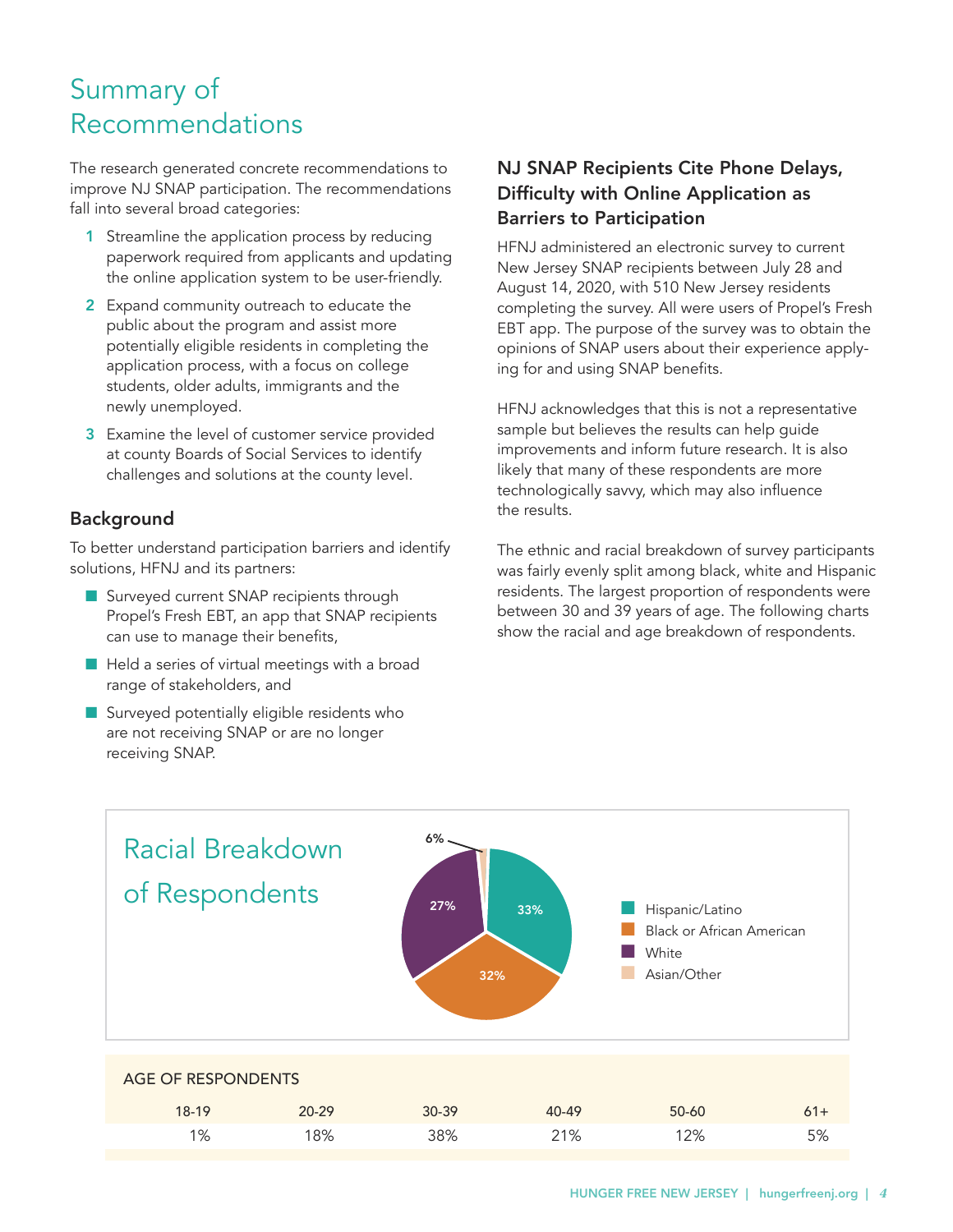As noted, several rules were relaxed during the pandemic to make it easier for people to apply and receive this assistance. Most of the respondents to this survey had applied for SNAP prior to those adjustments, however, so those changes likely had little impact on the survey results.

Most respondents (66%) were not first-time SNAP applicants. More than half (56%) had most recently applied for SNAP more than a year prior to taking the survey. Eighteen percent applied between six to 12 months prior to taking the survey. The survey did not reveal significant differences in respondents' experiences whether applying pre-COVID or during.

The most common difficulties in applying for SNAP that respondents identified were phone system delays, followed by confusion regarding the online application. Other common problems included difficulty submitting documents and trouble accessing the website.

| <i><u><b>Issue</b></u></i>       | ℅   |
|----------------------------------|-----|
| Phone system delays              | 38% |
| Online application was confusing | 24% |
| Difficulty submitting documents  | 23% |
| Trouble accessing the website    | 14% |

Most respondents (74%) reported that their caseworker was at least somewhat helpful, while only 10% indicated that their caseworker was unhelpful. Less than half of respondents said the interview process was "very easy."

For all questions, there were no significant differences along racial or ethnic lines. Due to the small sample size, it was impossible to draw county-level conclusions.

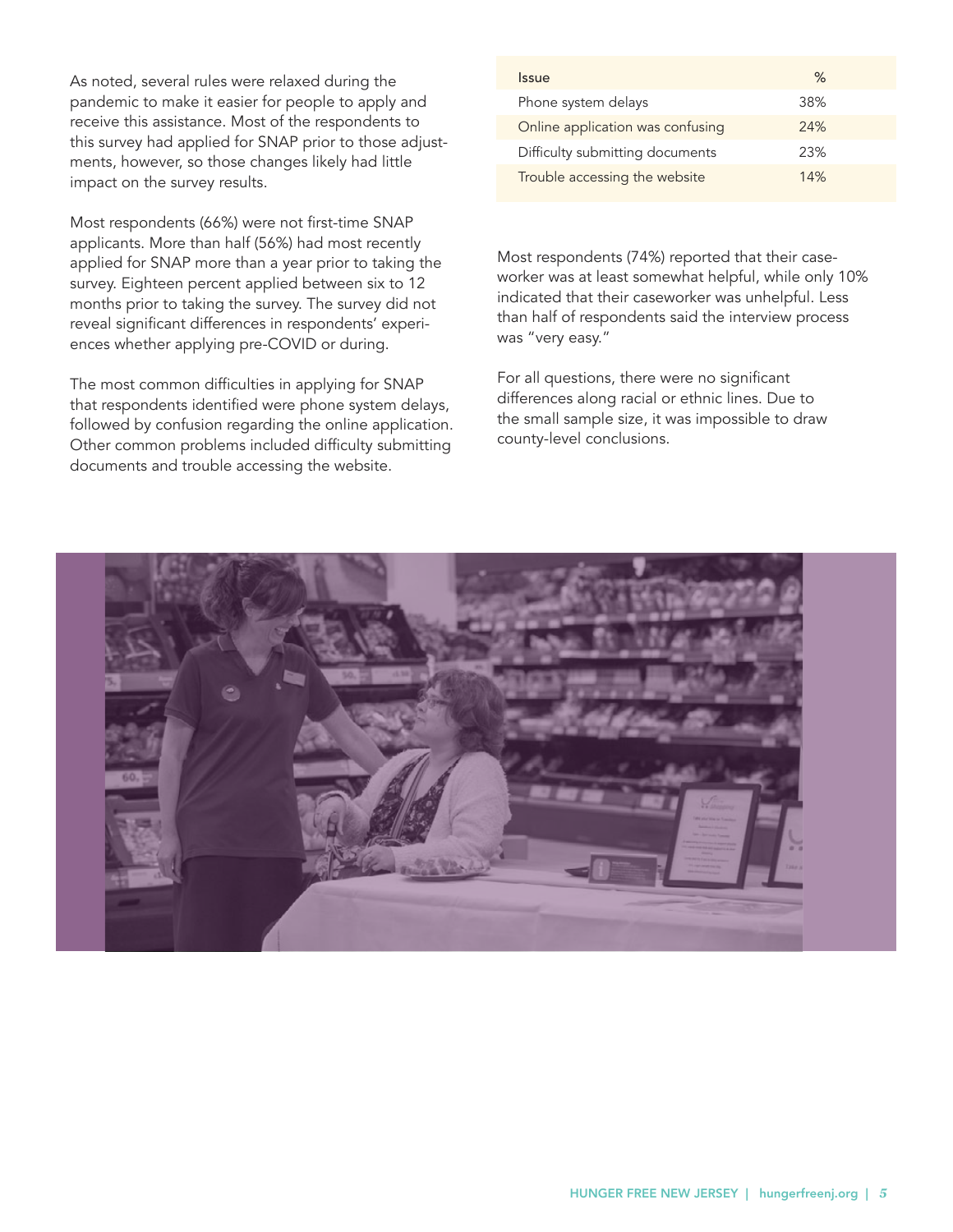# SNAP Summits Identify Multiple Issues, Solutions

From late September to early December 2020, HFNJ convened three virtual SNAP summits to gather stakeholder input into the barriers to higher rates of SNAP participation in New Jersey and potential solutions to address those challenges. The summits drew 87 participants, representing a broad range of organizations, including emergency food providers, SNAP outreach workers, community organizations, healthcare providers, community college officials, child-serving organizations and advocates. (See list of participating organizations in Appendix A).

The first summit provided a project overview, a broad examination of participation rates, issues that affect participation and included a helpful presentation by the New Jersey Department of Human Services. The second summit delved deeper into three key issues: technology, Pandemic EBT (P-EBT) and participation disparities among counties. The third summit explored outreach issues and solutions focused on four high-risk demographic groups: college students, immigrants, older adults and the newly unemployed/underemployed.

*Following is a summary of issues identified by stakeholders during the three summits. Recommendations at the end of the report are largely based on stakeholders' views stemming from their extensive experience with the system.*

# Program Administration Needs Strengthening

Efficient administration of SNAP is key to reaching those who can benefit from this aid. Stakeholders identified multiple issues related to program administration, especially with regard to customer service at the county Boards of Social Services, the application process and misperceptions about the program. Common themes included:

- $\blacksquare$  Customer service differs significantly from county to county.
- $\blacksquare$  It can be challenging for county board of social services workers to keep up to date with program changes, especially during COVID.
- $\blacksquare$  New Jersey has largely separate application systems for various programs, rather than a streamlined system that allows people to apply for multiple programs simultaneously, (i.e., SNAP and Medicaid).
- $\blacksquare$  Navigating the SNAP enrollment system can be daunting.

#### SPECIFIC ISSUES IDENTIFIED INCLUDE:

*Application Process Unwieldy.* Participants expressed concerns over the application process, including:

- $\blacksquare$  The application itself is confusing.
- $\blacksquare$  The overall process is cumbersome and requires a significant amount of paperwork.
- $\blacksquare$  Applicants have difficulty contacting the county welfare offices with inquiries.
- Applicants often experience lengthy response times.
- $\blacksquare$  Older adults face particular challenges with technology and transportation. A more concerted effort is needed to assist this population.

## Outdated Technology Stymies Enrollment

The NJ SNAP online enrollment system instructs applicants to use the outdated Internet Explorer to complete the application. The application does not translate well to mobile phones, which is how many potential SNAP participants access the internet. This outdated technology makes the online application system more difficult for many users and is a major barrier to enrollment.

Participants also noted that the online application is difficult to understand and should be edited for readability. Additionally, an e-mail address is required to create an account – something that many applicants do not have.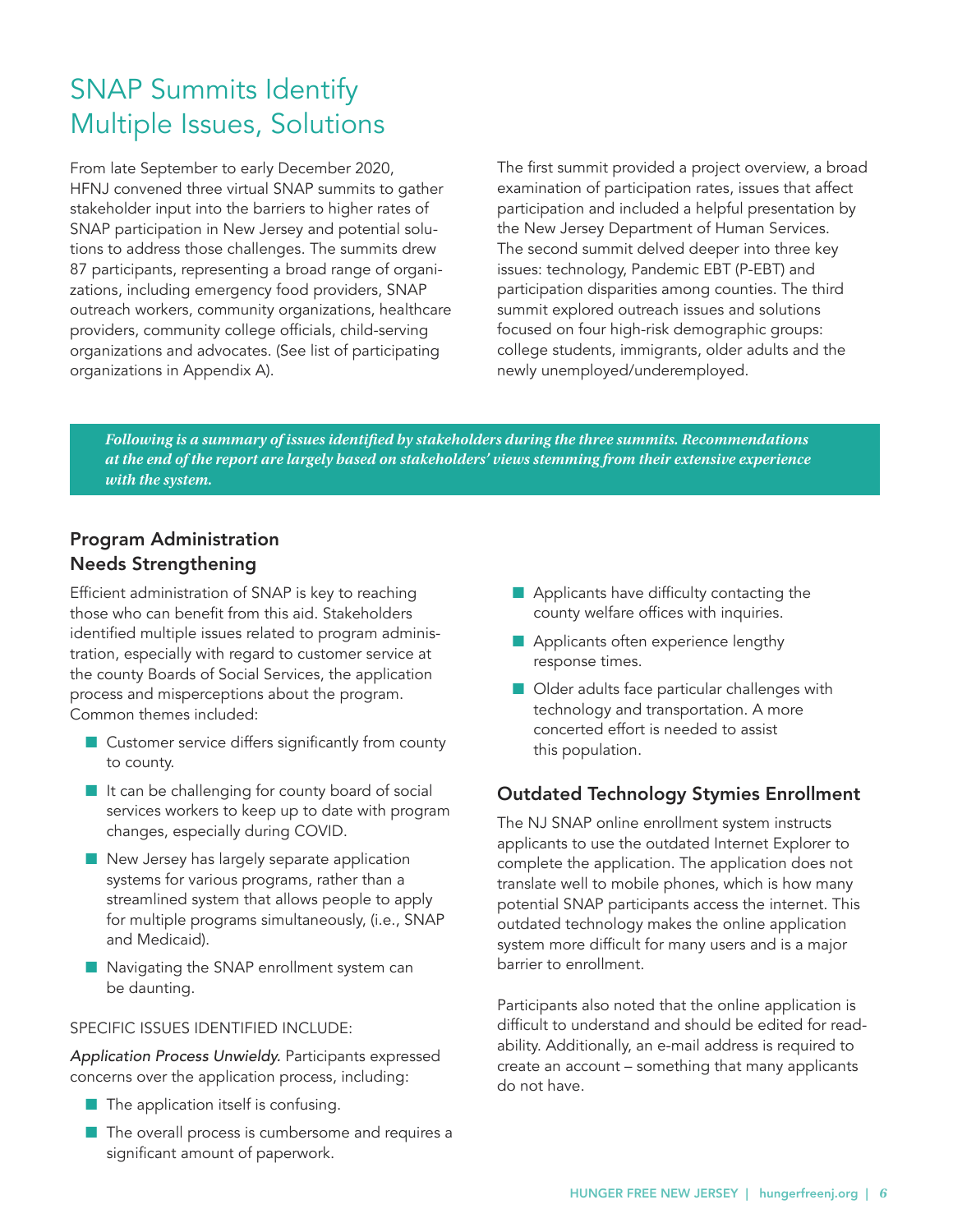## <span id="page-8-0"></span>DATA NEEDED TO UNDERSTAND DISPARITIES AMONG COUNTIES

Stakeholders largely agree that client service at county Boards of Social Services, local SNAP outreach and other factors vary widely from county to county, but said that more detailed county-level data would help to understand why participation rates vary so greatly from county to county.

#### This includes:

- **n** More detailed demographic information,
- $\blacksquare$  Concentration of poverty in each county,
- $\blacksquare$  Funding devoted to outreach in each county,
- **n** Funding provided to county Board of Social Services operations per county.

Stakeholders noted that counties with the lowest SNAP participation rates tended to be wealthier areas, with a higher percentage of white residents, while the counties with the hi ghest participation rates tended to be among the poorest in the state.<sup>5</sup>

Further research should explore whether decision-makers in higher-income counties view poverty as less of a problem and therefore do less to reach families with this assistance. Conversely, are people in lower-income counties more likely to have information about how to navigate the system from local officials, family members, friends or neighbors? Are there best practices in higher participating counties that could be replicated in counties with lower participation?

# More Effective Outreach Could Improve Participation

Outreach to potential recipients was another critical area that could be improved. Stakeholders identified the following broad issues that hinder efforts to reach all potentially eligible residents who could benefit from SNAP.

- $\blacksquare$  There is a lack of publicly-funded outreach in many parts of the state.
- **n** Partnerships between DHS, state-contracted outreach workers and community entities, including social service organizations, local government and the faith-based community, need to be strengthened.
- Special efforts are needed to reach older adults and immigrants, particularly given fears that the households containing immigrants have about any impact of benefit receipt on their immigration status.
- $\blacksquare$  Lack of information available in languages other than English or Spanish.
- Stigma and lack of awareness prevent many SNAP eligible people from applying.

The third summit focused solely on outreach, delving into issues and solutions affecting four distinct demographic groups: the newly unemployed/underemployed, college students, immigrants and older adults. In breakout groups, stakeholders identified very specific issues affecting each group. Following is a summary of those issues.

## THE NEWLY UNEMPLOYED/UNDEREMPLOYED:

- $\blacksquare$  Are hesitant to ask for assistance,
- Lack awareness of SNAP and other government programs,
- $\blacksquare$  Have extra difficulty navigating the system.

#### OLDER ADULTS:

- **n** Lack transportation,
- Fear leaving the house because of COVID-19,
- $\blacksquare$  Lack access to technology and/or have low technology proficiency,
- $\blacksquare$  Believe they are not eligible for benefits or worry they would be taking benefits from a child or other person more in need,
- $\blacksquare$  Perceive the low monthly benefits to be not worth the hassles of applying for SNAP.

#### COLLEGE STUDENTS:

- $\blacksquare$  May misunderstand their potential eligibility (i.e., They think it is only for families or people on welfare).
- $\blacksquare$  Lack awareness of the program.

#### IMMIGRANTS:

- $\blacksquare$  Fear SNAP participation would entail potential negative impact on their immigration status,
- $\blacksquare$  Are confused about eligibility,
- **n** Face language barriers.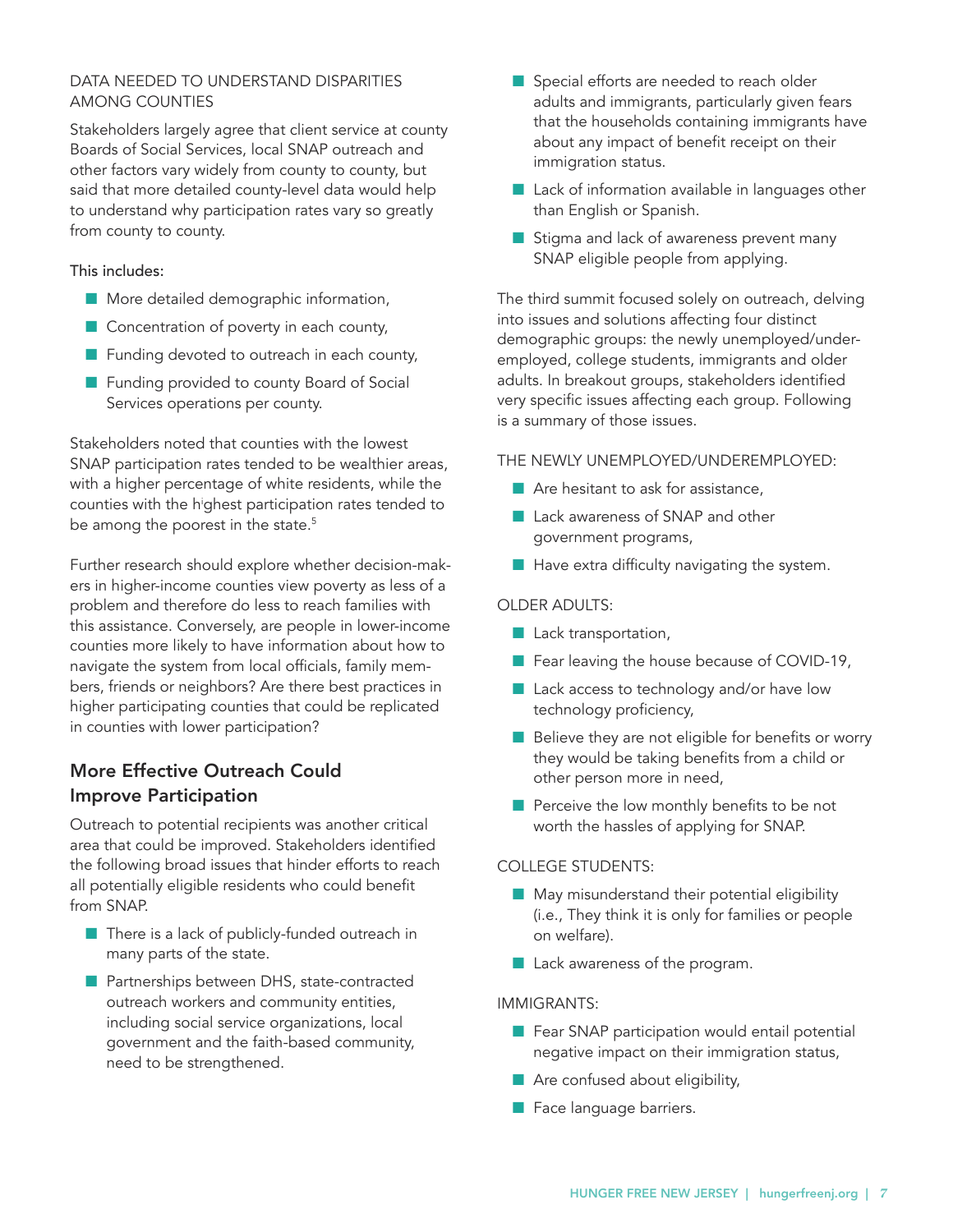It should be noted that New Jersey has the fifth largest immigrant population in the United States, with more than 2 million foreign-born residents. When compared to the total state population, New Jersey has the third largest proportion of immigrant residents. In 2018, at least 180,000 New Jersey children live in a household with at least one undocumented family member. The "public charge" rule has likely been a significant factor in program participation. It is difficult to estimate how many families did not seek assistance due to fear.



## Survey Reveals Misperceptions about SNAP

A second survey, administered electronically by HFNJ, was conducted in late 2020, early 2021. It was designed to reach those who are likely eligible for SNAP and not participating. The survey garnered 1,837 responses. Of those, 642 respondents — or about 35 percent — were likely SNAP-eligible, based on their answers to questions about income and household size. This clearly is not a representative sample, but we report the results with the intention that this information can inform decision-making and provide direction for further inquiry.

# Most likely eligible respondents not receiving SNAP.

Of likely eligible respondents, nearly two-thirds were not receiving SNAP, with about 31 percent saying they have never received SNAP and 30 percent saying they used to receive SNAP but no longer do.

The survey results also support the stakeholders' perspective that there is a lack of awareness of the program and misperceptions persist about who may qualify for this assistance.

Of those who are likely SNAP eligible, the two most common reasons respondents cited for not receiving SNAP was that they believed they earned too much money (27%) or they were afraid they would take benefits away from others, even though SNAP is an "entitlement" program available to anyone who qualifies. Both point to a need for more public education.

| Likely SNAP-Eligible Status           | <b>Number</b> | <b>Percent of Respondents</b> |
|---------------------------------------|---------------|-------------------------------|
| <b>Currently Receiving SNAP</b>       | 251           | 39.1                          |
| Never Received SNAP                   | 201           | 31.3                          |
| Used to receive SNAP but no longer do | 190           | 29.6                          |
| <b>Totals</b>                         | 642           | 100                           |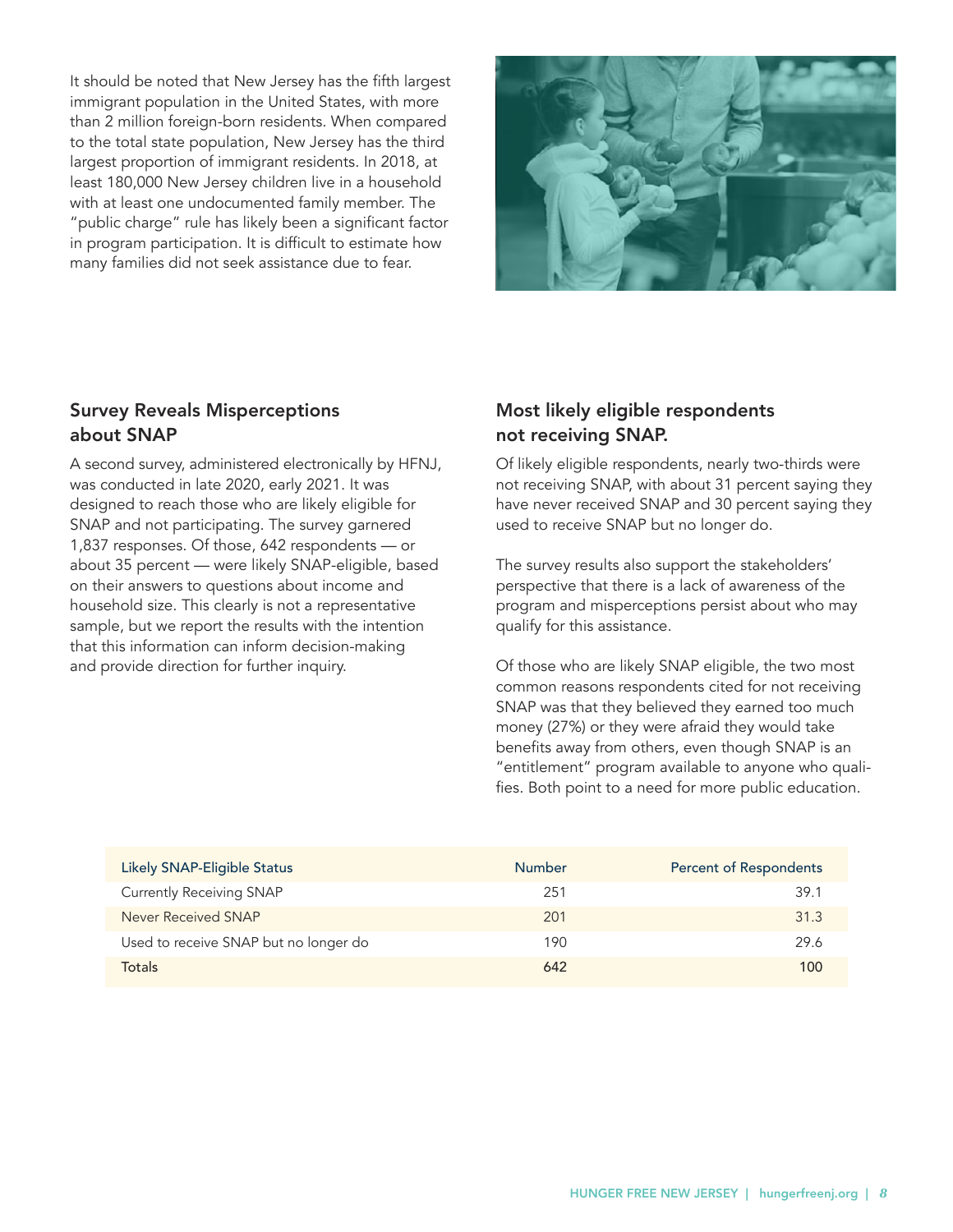*"I thought that having a job would affect me."*

#### *"Undocumented!"*

*"The information is not exposed to the people who need it and it's connected to negative connotations. The information should be easier to find.''*

*"I applied for SNAP before but was denied because of my immigration status."*

*"I worked."*

*"Don't have an income."*

*"I have been told that having the card is more trouble than it's worth: It can only be used to buy certain types of things. You can't use it if your grocery purchase costs more than the amount of money on the card and you have to periodically reapply. Too much trouble for too little money."*

## SNAP Solutions

When survey respondents were asked how to make SNAP more accessible to more New Jersey residents, the number one answer was: Make it easier to get help from the county welfare office. Two other top responses were related to the application process, with respondents saying that the application should be easier to complete and require less documentation and other paperwork.

SNAP-eligible respondents also said that the benefit amount, which is set at the federal level, should be higher, and that the income limits, also set by the federal government, should be raised, especially in high-cost New Jersey where people earning over the current limits still struggle to make ends meet.

Again, these results supported many of the stakeholders' observations during the SNAP Summits.

| What do you think would make SNAP a program that reaches<br>more people who need help to buy food for themselves and<br>their families? Please select up to three choices. | Number of<br>respondents | Percent of<br>Respondents |
|----------------------------------------------------------------------------------------------------------------------------------------------------------------------------|--------------------------|---------------------------|
| Make it easier to get help from the county welfare office.                                                                                                                 | 291                      | 47                        |
| Don't require so much paperwork about people's income and bills.                                                                                                           | 238                      | 39                        |
| Make the amount of money people receive every month higher.                                                                                                                | 221                      | 36                        |
| Make the SNAP application easier to finish.                                                                                                                                | 218                      | 35                        |
| Teach county welfare workers to be more respectful and responsive.                                                                                                         | 208                      | 34                        |
| Don't make people come to the county welfare office for an interview.                                                                                                      | 173                      | 28                        |
| Don't make people have a telephone interview with the county welfare office.                                                                                               | 32                       | 5                         |
| don't know.                                                                                                                                                                | 42                       | 7                         |
| Other                                                                                                                                                                      | 47                       | 8                         |

Since several of these rules are required under federal law, making changes would require Congressional action. This includes not requiring phone interviews and increasing the amount of monthly benefits. While DHS needs various income documentation to deter-

mine whether a person is eligible, it should work with other state agencies to obtain income/expense verification, such as linking with the New Jersey Department of Treasury to obtain tax returns, reducing the paperwork that applicants must submit.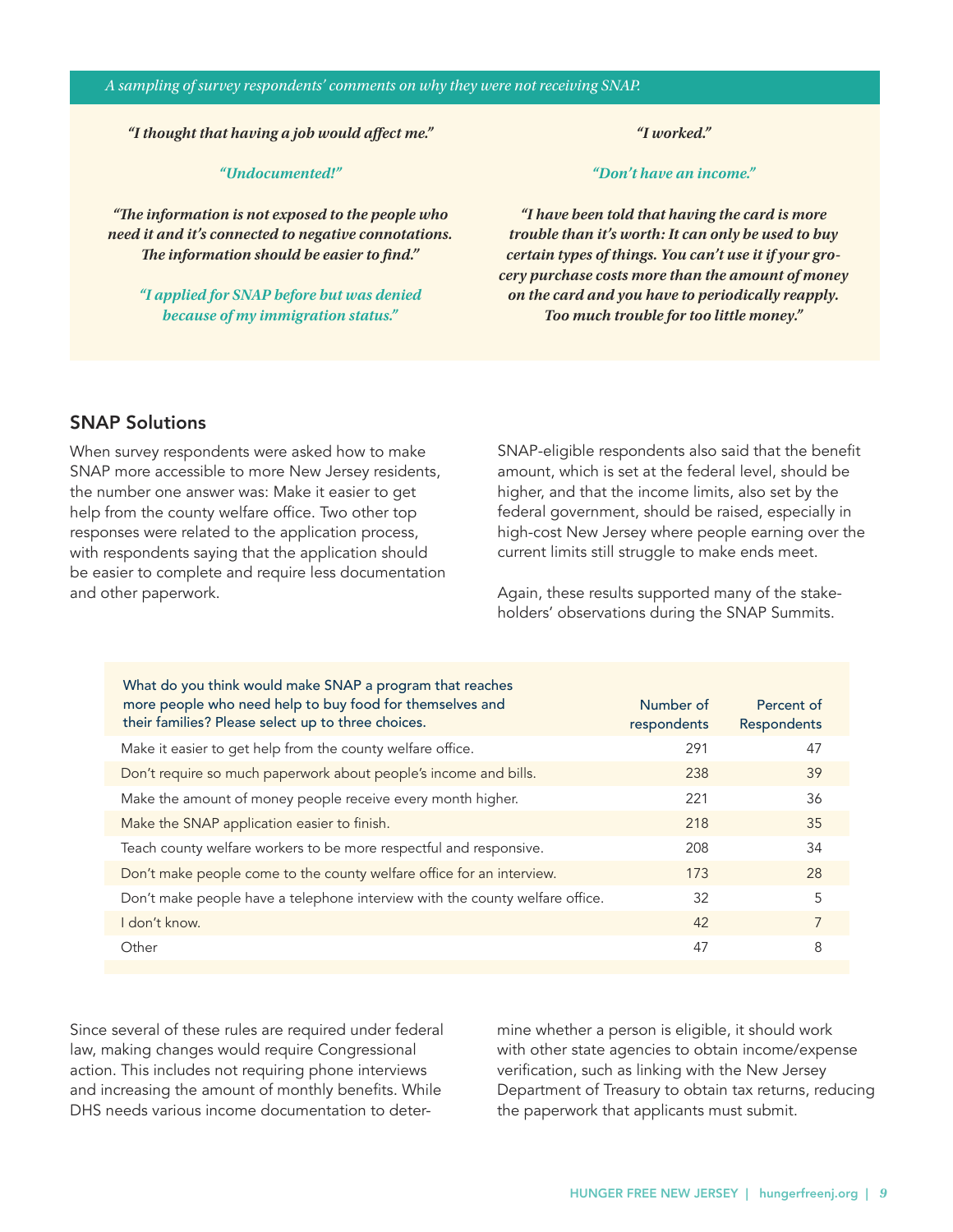*Sampling of Comments from Survey Respondents About Solutions to SNAP Barriers*

# *"Treat with kindness and patience."*

*"The (name of county redacted) Office scares people off and can be nasty. Many ppl that are desperate for the money for food have complained that they have gone off the program since the office is very nasty and scares them off."*

*"Telephone calls are great. I can't do email. Paper application and someone over the phone to guide through it."*

*"Take people's other necessary bills into account. (Student loans, fine payments to courts, medical bills, etc)."*

*"Change the income limits."*

*"It's hard to fill the form out online and make copies."*

*"Welfare office needs to answer phone regularly."*

*"Raise the maximum income amount higher because some people pay high rent, mortgages, and other bills which leaves less money for food to feed their families, especially for single parent families."*

*"Change qualifications to get benefits to help families with higher income levels that have school aged children. My family does not qualify because my boyfriend makes too much money but with the amount of bills that we have we often struggle to buy healthy food. I have a budget of \$100-\$150 a week to feed a family of 4. It is very hard to shop for a healthy diet with that."*

*"Make SSI recipients automatically qualified. Don't force single parents who live with a friend to try to get that friend to provide their financial information for mine and my kids' SNAP application. My friend isn't helping to feed my kids."*

*"Have access to a question hotline."*

*"Answer the phone. Tell people what they need to do to qualify. Let people who own small businesses qualify."*

*"A lot of the paperwork they require they have access to so why make people go get what is already available to you."*

*"Have an alternative for families without legal status."*

*"Send out the EBT card as promised and lessen the amount of time spent waiting for a welfare officer."*

*"Don't require periodic reapproval."*

*"Too much work and time to be determined ineligible. Easier to get food from food pantries".*

*"When someone is denied service, have a coherent explanation and listen to the applicant. I believe that in my county they do not give good service and do not listen to those in need.''*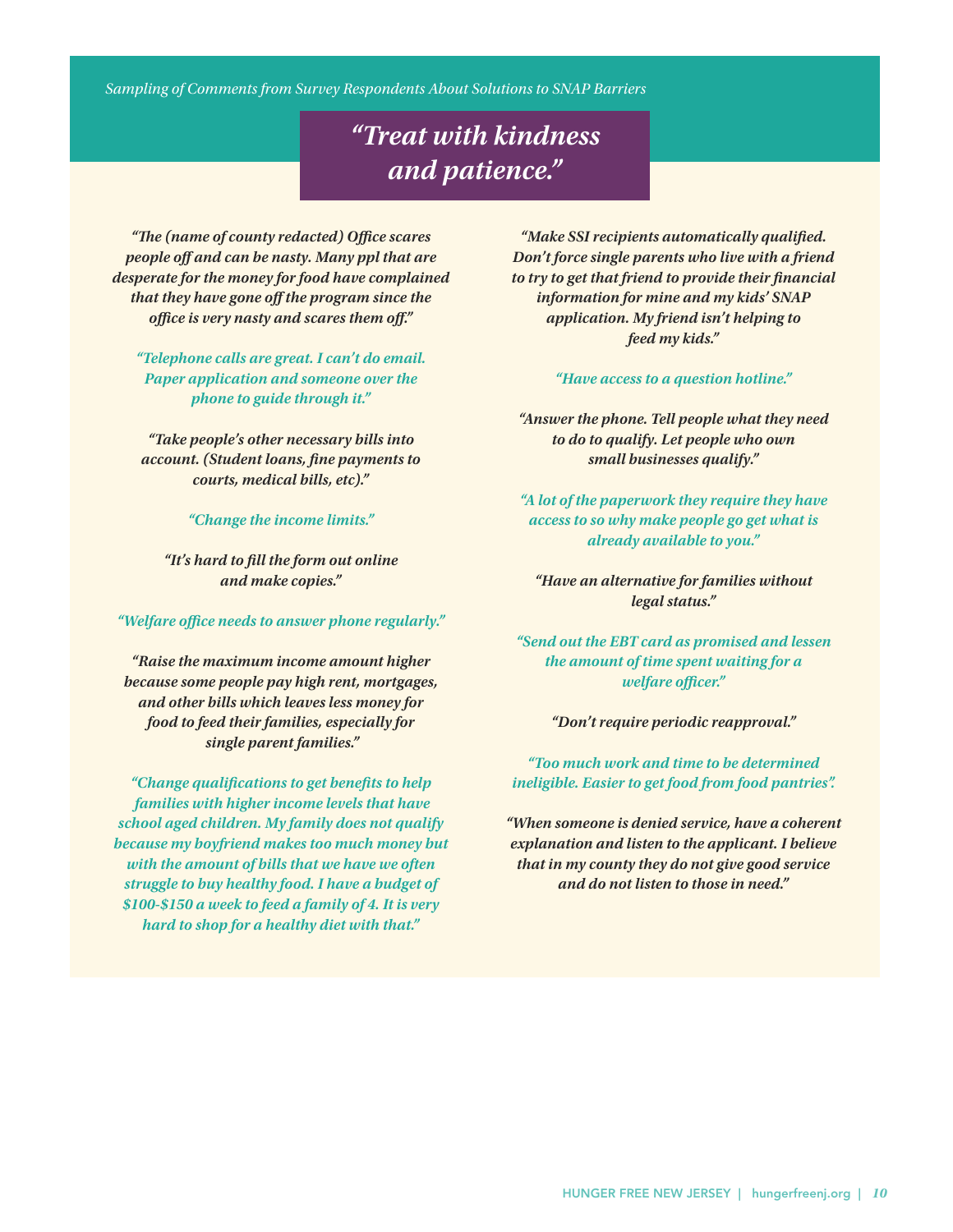# Recommendations

## Improve Customer Service at the County Offices

Many of the issues identified under the broad umbrella of program administration involve customer service at the county Boards of Social Services. Stakeholder recommendations included:

- **DHS** should create stronger, more uniform standards for county Boards of Social Services and provide enhanced trainings to county social service workers.
- Each county Board of Social Service should ensure staff is kept current on program changes and other communications.
- $\blacksquare$  Create a call center where people can access a live person to assist with issues.
- Administer a DHS customer satisfaction survey to identify and address issues in each county.

## Simplify and Improve Application Process

Stakeholders recommended an overarching approach to resolving issues with the application system: empower both clients and outreach workers, in partnership with community organizations, by providing the tools needed to facilitate completion of the application process.

SPECIFIC RECOMMENDATIONS INCLUDE:

- $\blacksquare$  Simplify the paper and online applications and improve readability by using plain language.
- $\blacksquare$  Update the online system to make it user-friendly and employ current technology.
- $\blacksquare$  Simplify the income verification process. This could include working with other state agencies, such as the New Jersey Department of Treasury, to secure tax returns.
- **n** Make applications available in more languages.
- $\blacksquare$  Provide clear instructions about how the online application system works and what is needed to complete an online application, including items such as "how to create a free e-mail account" and "how to scan and upload documents." Use a PowerPoint and/or video to share this information, which should also be available in various languages.

 $\blacksquare$  Educate non-profits and other community organizations, such as Family Success Centers, about assisting clients in completing online applications and submitting them via telephone and leverage community partners' capacity to offer clients computer access.

## Expand Outreach

Stakeholders proposed broad recommendations to better reach all potentially eligible residents, while also identifying specific solutions for each of the four target populations. An overarching theme was that the funding for SNAP outreach is inadequate through the 50/50 state-federal match and that many areas of the state are not covered. Therefore, the state Legislature should appropriate and the Governor should approve additional funding to expand outreach and enrollment efforts, especially in areas that currently have no publicly-funded SNAP outreach.

#### Following are other general outreach recommendations, which DHS should implement in partnership with appropriate state agencies:

- $\blacksquare$  Engage the healthcare community in making food insecurity and nutrition screens standard medical practice, with pathways for people experiencing food insecurity to receive help.
- $\blacksquare$  Engage school districts to continuously alert parents to SNAP availability through various means, including sending applications home with students and communicating through robo-calls, text messages, e-mail, social media and other platforms.
- **n** Strengthen engagement with emergency food providers to routinely distribute SNAP information to their clients.
- **n** Strengthen partnerships among outreach workers and community-based organizations to reach more potential SNAP recipients at the community level.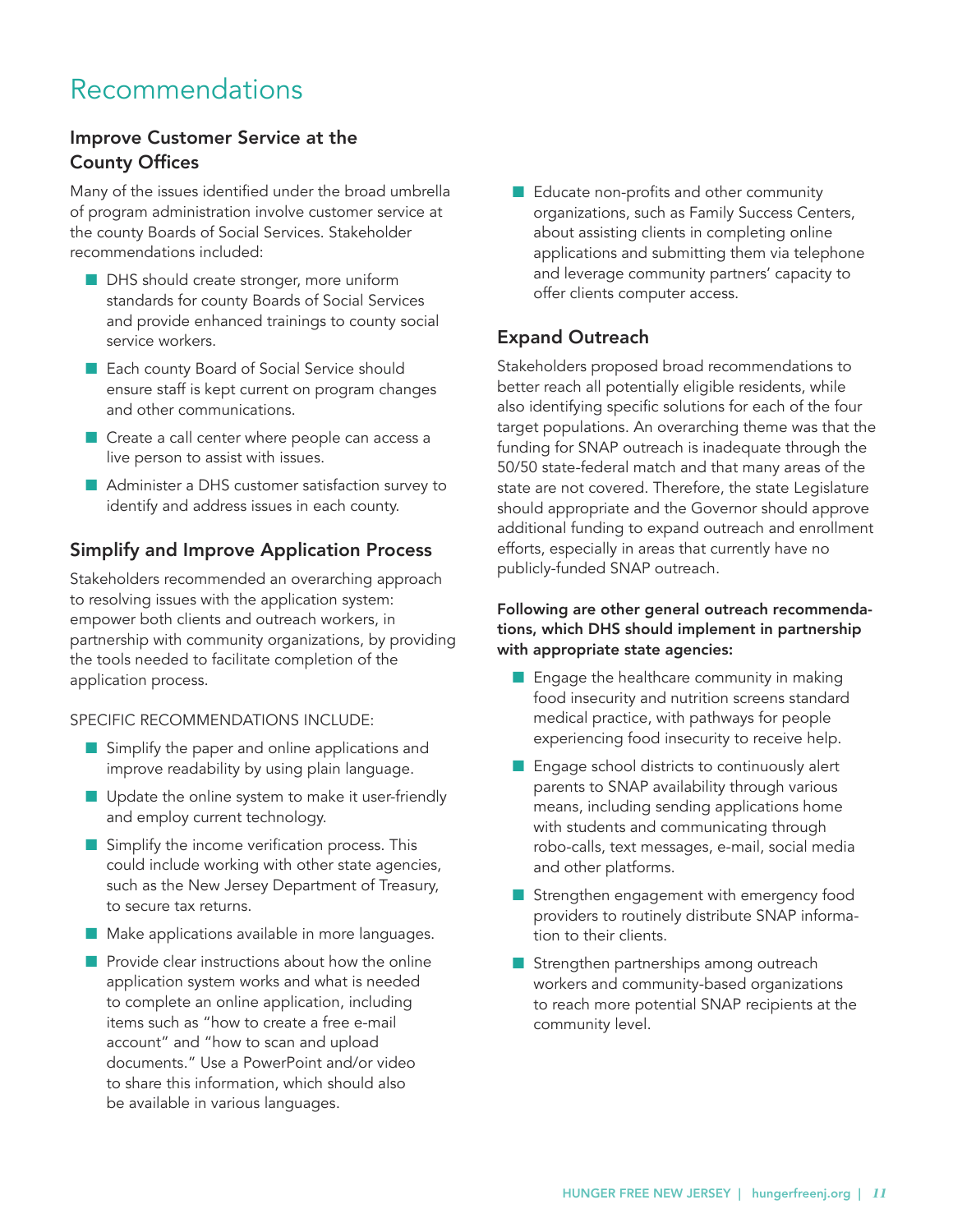# Create Responsive P-EBT Hotline, Communications Campaign

Because of the widespread interest in Pandemic EBT (P-EBT), one of the breakout sessions focused solely on this program, which is a child nutrition program that is separate from SNAP. Pandemic-EBT (P-EBT) helps families with children buy groceries when schools are closed because of the pandemic.

This assistance comes through the New Jersey Department of Human Services. The P-EBT card works like a debit card to purchase groceries anywhere EBT benefits are accepted. The first round covered March 2020 through June 2020 and was issued in the summer 2020. A second round was distributed for September 2020. A third round, covering October 2020 through June 2021 is expected. DHS recently received USDA approval of its plan for this round.

## Improvements should be made to ensure all eligible children receive this benefit.

During the summit, stakeholders agreed that there has been widespread confusion about P-EBT, including a lack of clear information for families and miscues in program rollout. For example, the P-EBT card itself was mailed in a plain white envelope, and as a result, was frequently mistaken for junk mail.

Community organizations and advocates need accurate information to advise their clients, more transparency about DHS' efforts to address problems and assist families who have had difficulty accessing P-EBT, and greater clarity about the respective roles of state SNAP, county welfare offices and school districts to resolve any issues that arise.

As DHS embarks on administering a new round of P-EBT benefits, it should:

- $\blacksquare$  Establish and adequately staff a toll-free, statewide hotline where people can reach a live person to investigate their case and resolve issues.
- $\blacksquare$  Collaborate with advocates, community organizations, schools and others to launch a statewide communications campaign to educate parents about P-EBT. This should include the development of flyers, signs and social media messages to distribute through a variety of partners and platforms.
- $\blacksquare$  Clearly mark the envelopes containing P-EBT cards as coming from the New Jersey Department of Human Services.
- $\blacksquare$  In partnership with DOE, require school districts to send messages to parents about P-EBT through various means,including e-mail, text, robo-calls, district websites, social media and other community communications platforms.
- n In partnership with DOE, require school districts to conduct aggressive outreach to alert parents to the critical importance of completing school meals applications and clarify that only one application is required per family.
- $\blacksquare$  Engage community organizations trusted by the immigrant population to send the message that immigrants accepting this benefit on behalf of their children will not negatively affect their immigration status.
- **n** Designate at least one staff member in all county Board of Social Services offices to act as P-EBT liaison.
- Work with school districts and the DOE to correct erroneous information sent during the first round (i.e., wrong addresses, listing only one child and not others) and ensure all school districts collect and provide complete, accurate information about eligible families.
- **E** Engage childcare providers and child advocacy organizations to educate parents about P-EBT once federal guidance is issued, with a special focus on providers participating in the USDA Child and Adult Care Feeding Program (CACFP).
- $\blacksquare$  Convene regular meetings with DHS, DOE, New Jersey Department of Agriculture and advocates to provide program updates and identify issues and solutions.
- Request and publicize data from the P-EBT card contractor about community-level P-EBT account activation rates across the state to identify and address areas with especially low engagement rates, as has been done successfully in other states, including Massachusetts.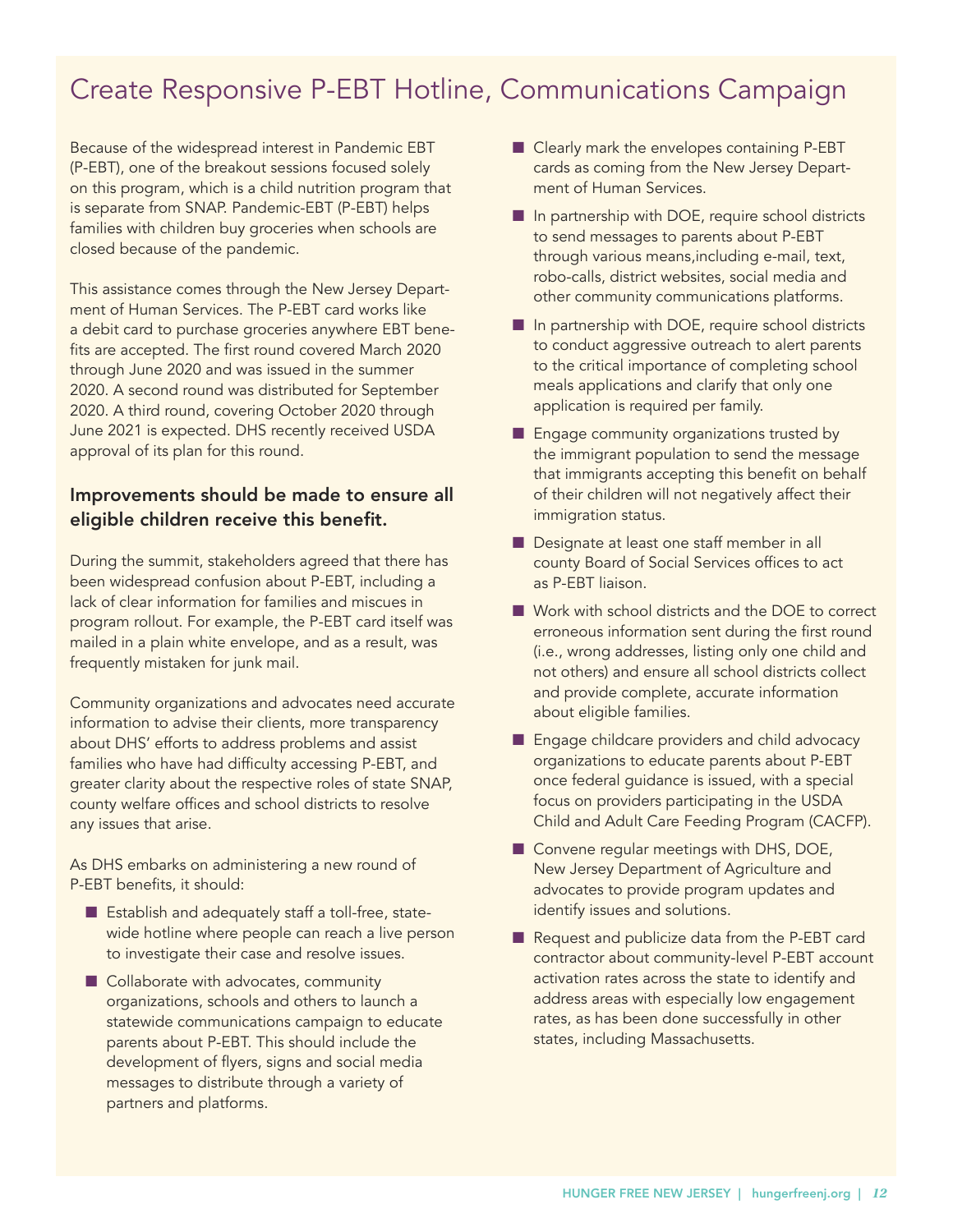#### Following are recommendations specific to reaching certain demographics.

## NEWLY UNEMPLOYED/UNDEREMPLOYED SOLUTIONS

- New Jersey Department of Labor (DOL), in partnership with DHS, should engage employers and staffing agencies to provide information to furloughed or recently laid off employees. This could involve a partnership among the New Jersey Chamber of Commerce, New Jersey Business and Industry Association, Rotary Clubs, local chambers of commerce and unions.
- DOL should include information about SNAP in communications to those receiving unemployment.
- **n** DHS and DOL should develop an effective communication campaign using multiple platforms to reach the newly unemployed and help combat stigma associated with accepting assistance.

#### SENIOR SOLUTIONS

DHS should:

- $\blacksquare$  Create videos to educate older adults about the program and the application process.
- **EXPANDIGE EXPANDIGE SERVICES** CHARGE EXPANDIGE SERVICES ters, hospitals, doctor's offices and other places where seniors congregate.
- **n** Provide expanded telephone assistance to older adults to help them complete the application.

#### COLLEGE SOLUTIONS

Recommendations to reach more college students include:

- $\blacksquare$  DHS, in partnership with the higher education community, should launch a statewide social media campaign aimed at college students.
- $\blacksquare$  DHS, in partnership with the higher education community, should engage professors, counselors, student health offices, campus food pantries and financial aid officers to promote SNAP to students.
- Colleges and universities should designate a point person on each campus with basic knowledge about SNAP and the application process to educate students and refer them to SNAP outreach workers.
- **n** DHS should provide additional training to county caseworkers about rule changes regarding work requirements for college students.
- Each county Board of Social Services should designate a point person to handle SNAP applications for college students.
- Colleges and universities should give students the information they need to apply for SNAP, including the completed form to present to Board of Social Services documenting either enrollment in career-related courses, known as Perkins courses, or engagement in workstudy activity.
- Colleges and universities should include information about social service programs, including SNAP, with federal student aid information.
- Colleges and universities should engage more AmeriCorps or other volunteers to distribute resource guides for students.
- College and universities should circulate flyers about SNAP in student unions, cafeterias and other places where students congregate.
- $\blacksquare$  Colleges and universities should hold workshops about SNAP and other supports during orientation week.

It should be noted that under the Consolidated Appropriations Act of 2021, passed in December 2020, Congress temporarily extended SNAP eligibility to two groups of college students enrolled at least half time in higher education:

- $\blacksquare$  Students who are eligible for federal or state work-study (regardless of whether the student is actively engaged in work-study) and,
- Students with an "Expected Family Contribution" of \$0 in the current academic year, including students eligible for the maximum Pell Grant.

The temporary exemptions will be in effect until 30 days after the federal COVID-19 public health emergency has been lifted.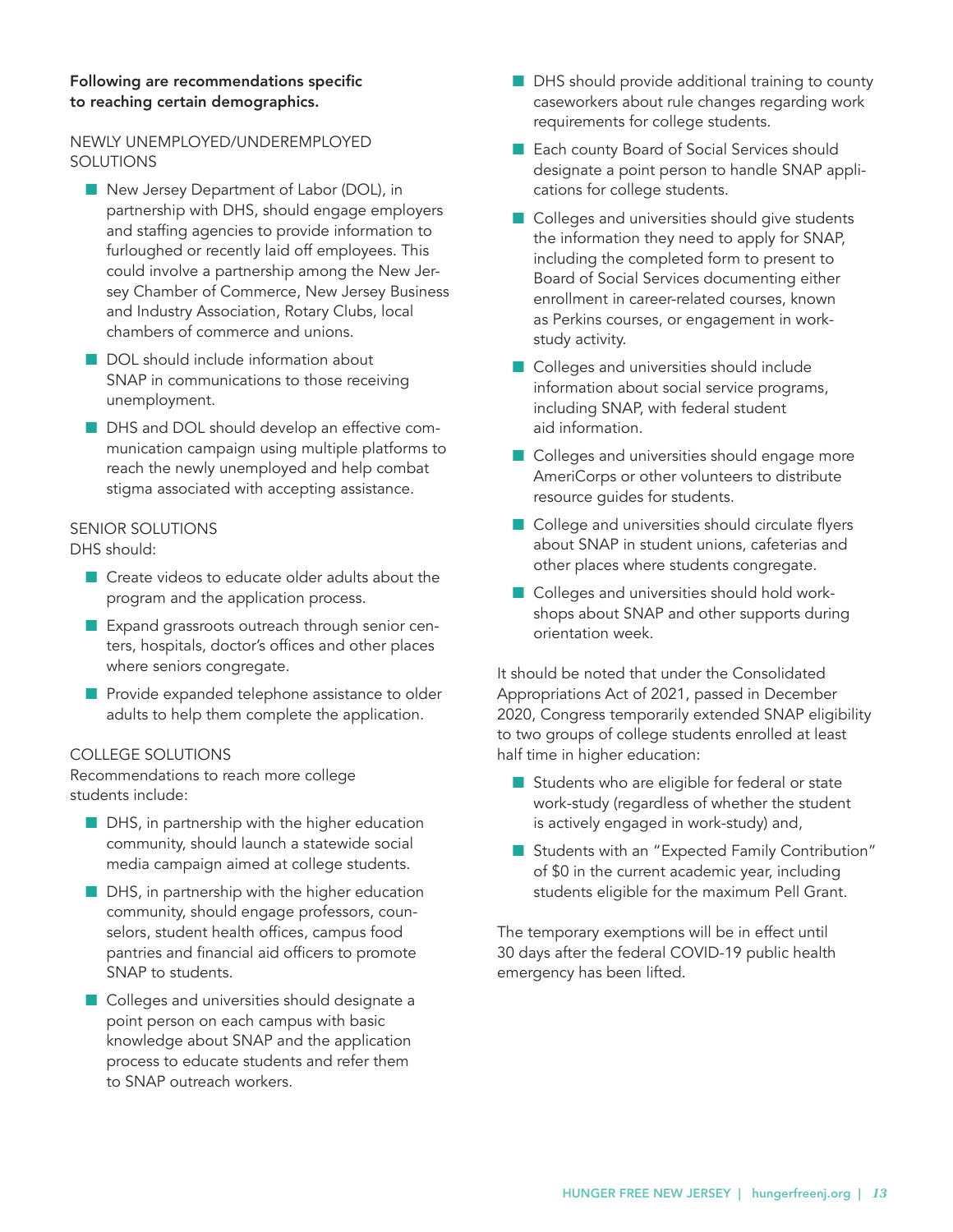#### IMMIGRANT SOLUTIONS

- DHS should create outreach and application materials in different languages and distribute through organizations and faith-based communities that immigrants trust (i.e., churches, libraries, ESL classes and food pantries).
- $\blacksquare$  DHS should use social and traditional media, especially non-English media, to reach immigrant populations.
- **n** DHS should develop stronger relationships with organizations and community leaders that immigrants trust.



# NJ Just Beginning SNAP Online Grocery Shopping

In 2020, New Jersey began participating in a pilot program to enable SNAP recipients to use their benefits online. The new flexibility was welcome amidst the pandemic, when many consumers changed their purchasing patterns and began buying groceries online, either through delivery or curbside pickup.

Online ordering is a welcome benefit for SNAP participants living in communities underserved by grocery stores and has the potential to significantly increase people's access to healthy food. However, there are gaps in client and stakeholder awareness of this option and delivery fees present a barrier for some.

Moreover, not all SNAP retailers have the capacity or have made the business decision that this option is workable for them. By spring 2021, only

five retailers were offering this option to NJ SNAP customers: ALDI, Amazon, TheFreshGrocer, ShopRite, and Walmart, according to the USDA. Some of the \$25 million in new federal funding made available to USDA in the American Rescue Act enacted in March 2021 is to support efforts for greater online SNAP EBT operations, as well as mobile technology. Over time, this could provide available pathways for more retailers to participate.

#### SNAP ONLINE SOLUTIONS

To increase the use of online SNAP shopping, a relatively new option for SNAP recipients, DHS should:

- **n** Create and promote an engaging video to increase awareness of online SNAP delivery.
- $\blacksquare$  Identify a funding source (public or private) to pay for delivery fees or advocate for waiver of fees for SNAP orders.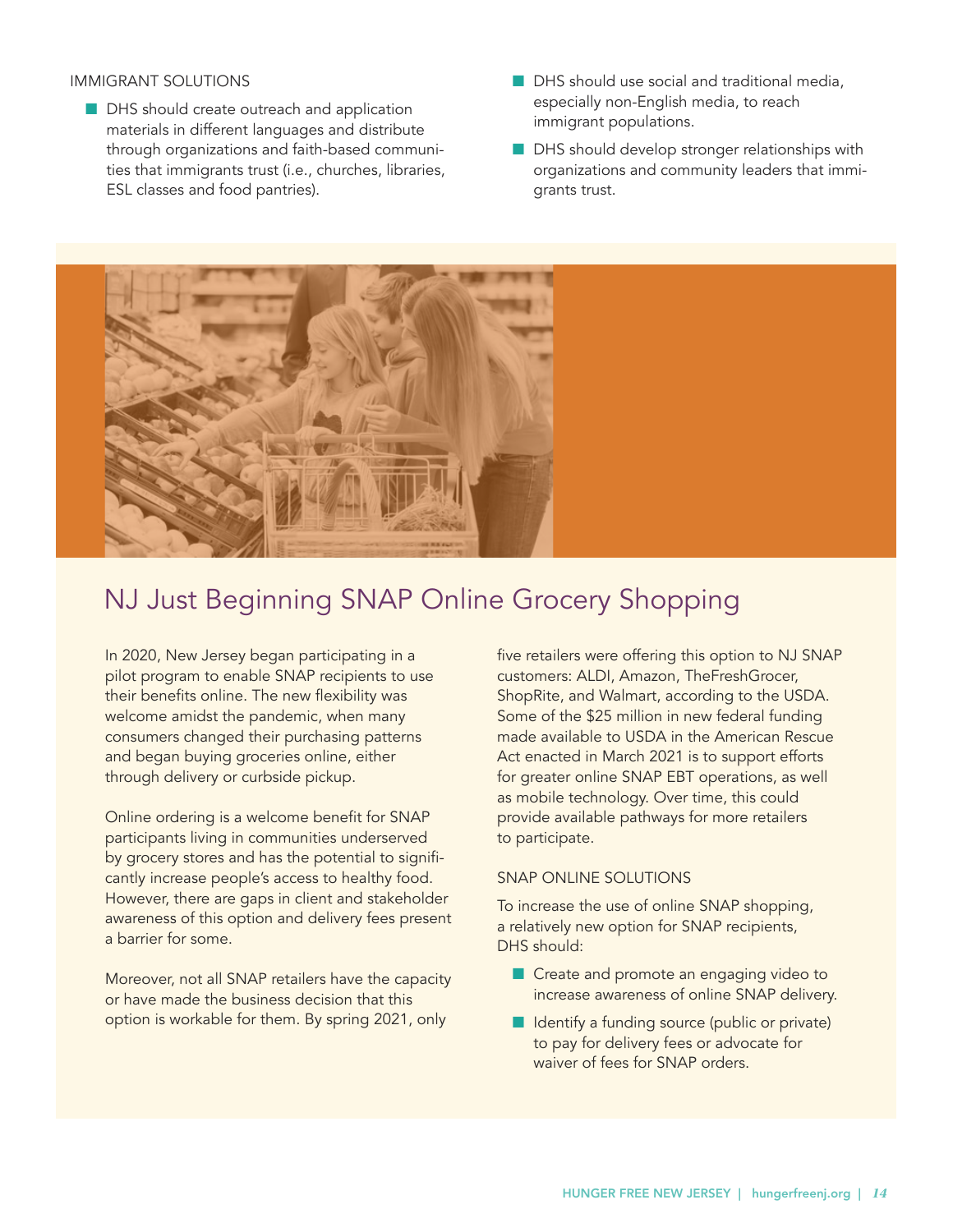## Appendix A

The following organizations participated in the SNAP Summits held from October through December 2020 and helped to inform this report and develop recommendations.

A Future With Hope Advocates for Children of New Jersey Anti-Poverty Network of NJ Atlantic Cape Community College Bergen County Division of Senior Services Brookdale Community College Camden County College Camden Lutheran Housing Inc. Coalition Against Rape And Abuse, Inc. Community FoodBank of New Jersey County College of Morris CUMAC Family Promise of Sussex County Fisherman's Mark Food Bank of South Jersey Food Research & Action Center Fulfill Hudson County Community College Interfaith Food Pantry Legal Services of New Jersey Main Street Pantry/Mays Landing Salvation Army Unit MedPro Wellness Middlesex County College Morris County Organization for Hispanic Affairs New Jersey Policy Perspective New Jersey PTA New Jersey Council of County Colleges New Jersey Foundation for Aging New Jersey YMCA State Alliance New Jersey's Statewide Afterschool Network NORWESCAP, Inc. Ocean County College Passaic County Community College Propel Rise Rowan College at Burlington County Rutgers, the State University of New Jersey Rutgers RWJ University Hospital RWJBarnabas Health Salvation Army Spanish Community Center – Shore AHEC St. Kateri Migrant Ministry Sussex County Community College Trenton Area Soup Kitchen The Family Resource Network The Food Trust The Heart of Camden The United Way of Passaic County United Community Corporation United Methodists of Greater New Jersey United Way of Greater Mercer County Wind of the Spirit Zufall Health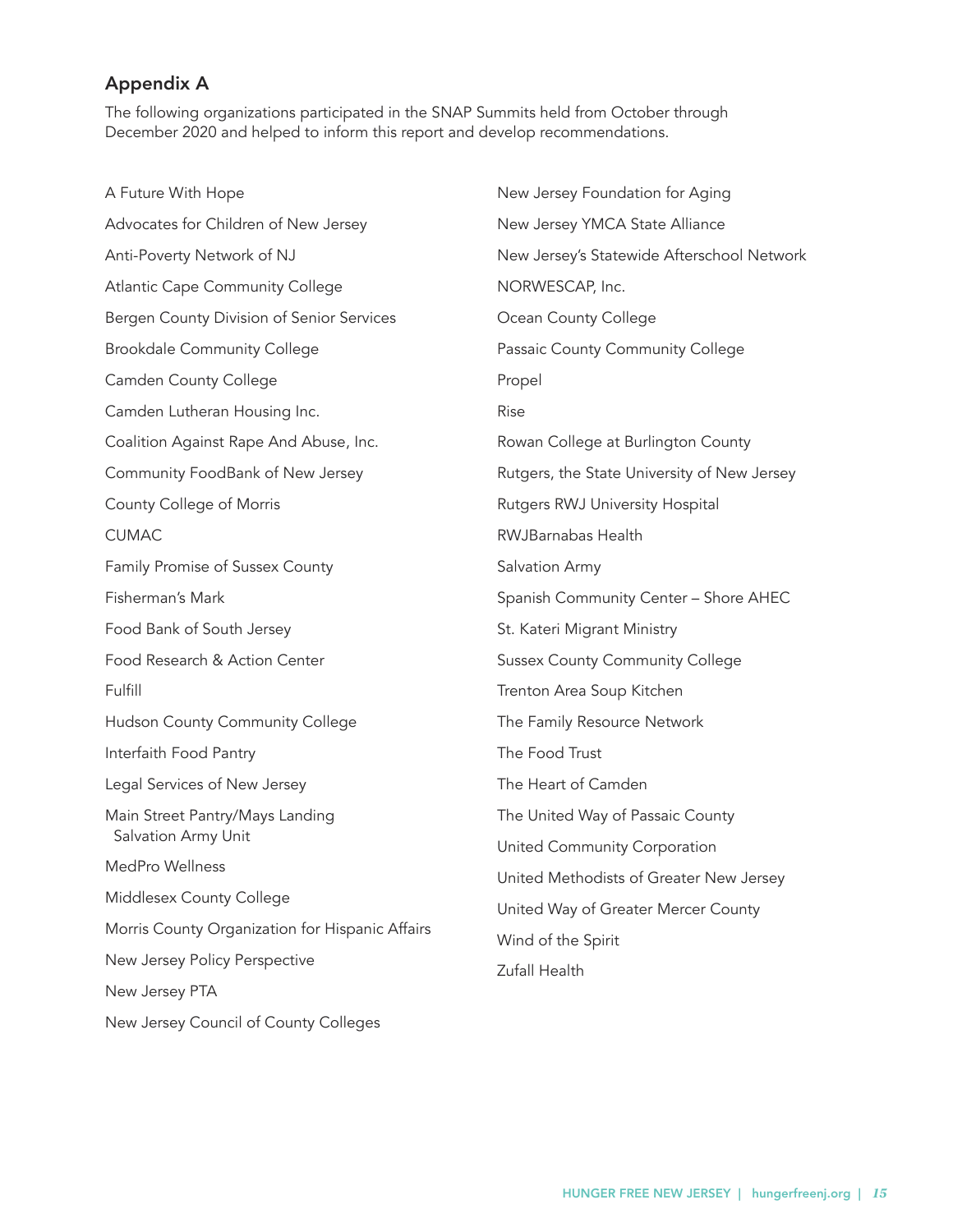# Appendix B

The following chart shows the results of the survey to current SNAP recipients using Propel Fresh EBT. The survey was administered between July 28 and August 14, 2020 and was completed by 510 New Jersey residents.

| Question                                                                                    | Options                                            | %   |
|---------------------------------------------------------------------------------------------|----------------------------------------------------|-----|
| Since the pandemic started have                                                             | Skipped or delayed paying bills, rent, or mortgage | 61% |
| you or someone in your household                                                            | Visited a food pantry or free food site            | 53% |
| (check all that apply)                                                                      | Lost a job                                         | 45% |
| $(n=499)$                                                                                   | Had hours / salary (wages) reduced                 | 36% |
| When did you most recently apply                                                            | More than a year ago                               | 56% |
| for SNAP (food stamps)?                                                                     | 1-5 months ago                                     | 19% |
| $(n=505)$                                                                                   | 6-12 months ago                                    | 18% |
|                                                                                             | within the last month                              | 5%  |
| Was this your first time applying                                                           | <b>No</b>                                          | 66% |
| for SNAP? $(n=125)$                                                                         | Yes                                                | 33% |
|                                                                                             |                                                    |     |
| Were you able to apply online?                                                              | Yes                                                | 56% |
| $(n=503)$                                                                                   | <b>No</b>                                          | 28% |
|                                                                                             | I don't know                                       | 15% |
| Did you experience any of the following<br>applying for SNAP online?<br>$(n=219)$           | Phone system delays                                | 38% |
|                                                                                             | Online application was confusing                   | 24% |
|                                                                                             | Difficulty submitting documents                    | 23% |
|                                                                                             | Trouble accessing the website                      | 14% |
|                                                                                             | Other                                              | 26% |
| **How helpful was your caseworker when<br>you were applying for SNAP benefits?<br>$(n=224)$ | Very helpful                                       | 58% |
|                                                                                             | Somewhat helpful                                   | 16% |
|                                                                                             | I don't know/Neutral                               | 14% |
|                                                                                             | Somewhat unhelpful                                 | 6%  |
|                                                                                             | Not at all helpful                                 | 4%  |
|                                                                                             |                                                    |     |
| **How easy or difficult was the                                                             | Very easy                                          | 45% |
| telephone interview process?<br>$(n=223)$                                                   | I don't know/neutral                               | 31% |
|                                                                                             | Somewhat easy                                      | 15% |
|                                                                                             | Very difficult                                     | 4%  |
|                                                                                             | Somewhat difficult                                 | 3%  |
| Do you have children in K-12 schools?<br>$(n=507)$                                          | Yes                                                | 71% |
|                                                                                             | No                                                 | 28% |
| Did you receive P-EBT? (n=362)                                                              | Yes                                                | 65% |